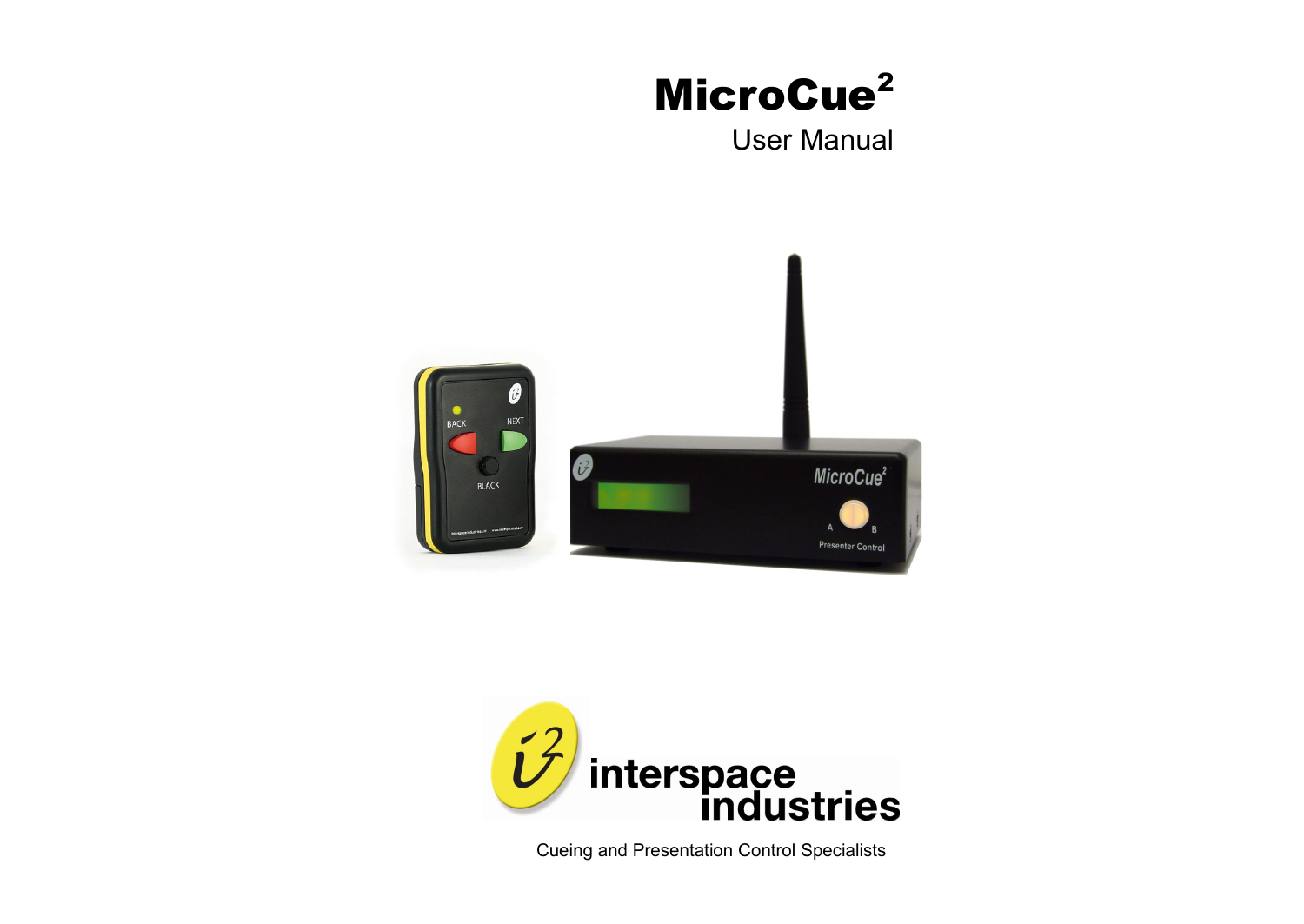# **Contents:**

| <b>Introduction</b>              | 3  |
|----------------------------------|----|
| <b>Safety Instructions</b>       | 4  |
| <b>Diagrams</b>                  | 5  |
| <b>Regulations Compliance</b>    | 6  |
| <b>Operating Instructions</b>    | 10 |
| <b>Programming Special Cues</b>  | 12 |
| <b>Special Requirements</b>      | 14 |
| <b>Radio Frequency System</b>    | 14 |
| <b>Equipment Supplied</b>        | 15 |
| <b>Technical Support Contact</b> | 15 |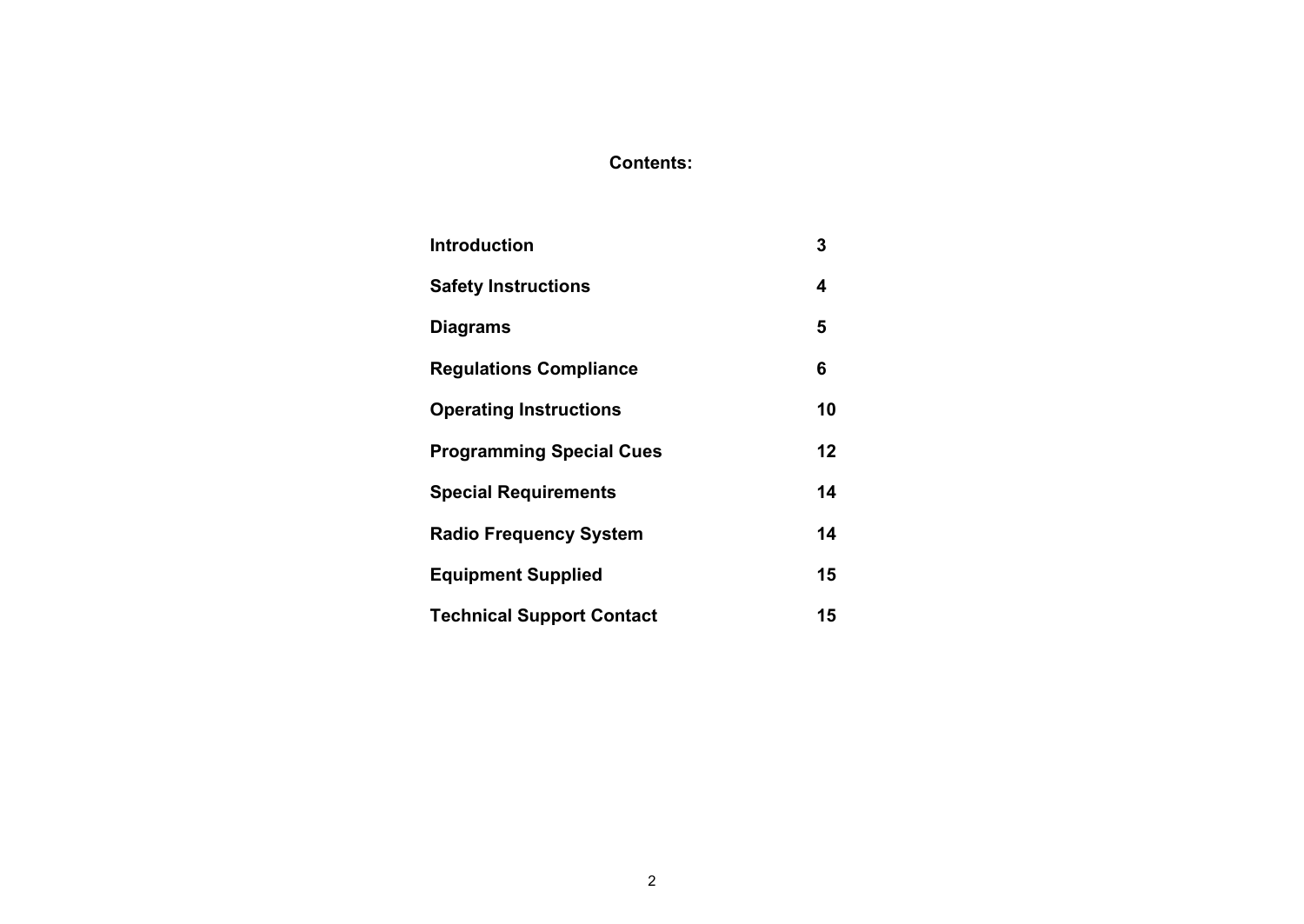## **Introduction**

MicroCue<sup>2</sup> is the mobile professional's 1st choice presentation cueing system. Featuring USB interfacing, MicroCue<sup>2</sup> can connect to computers and directly control up to 2 PowerPoint presentations as in main and back up or a separate presentation for notes etc., as well as providing visual and audible cues. The system design provides for a highly portable and a quick, easy-to-set-up presentation control system.

MicroCue2 is based on the Interspace Industries MasterCue series platform, retaining proven features such as the robust case design and the AV industrial grade wireless RF system.

With 3 buttons the presenter can request to go backwards as well as forwards if required, or to communicate an alternative presentation function (e.g. go to black or restart). The visual and audible cues are easy to understand and designed to clearly indicate which button has been pushed and what cue action is required.

# *MicroCue<sup>2</sup> - For Professional Presentations on the Move!*

We hope MicroCue2 exceeds your expectations and welcome any feedback that you have about this or any of our products.

Thank you.

The Interspace Industries Team www.interspaceind.com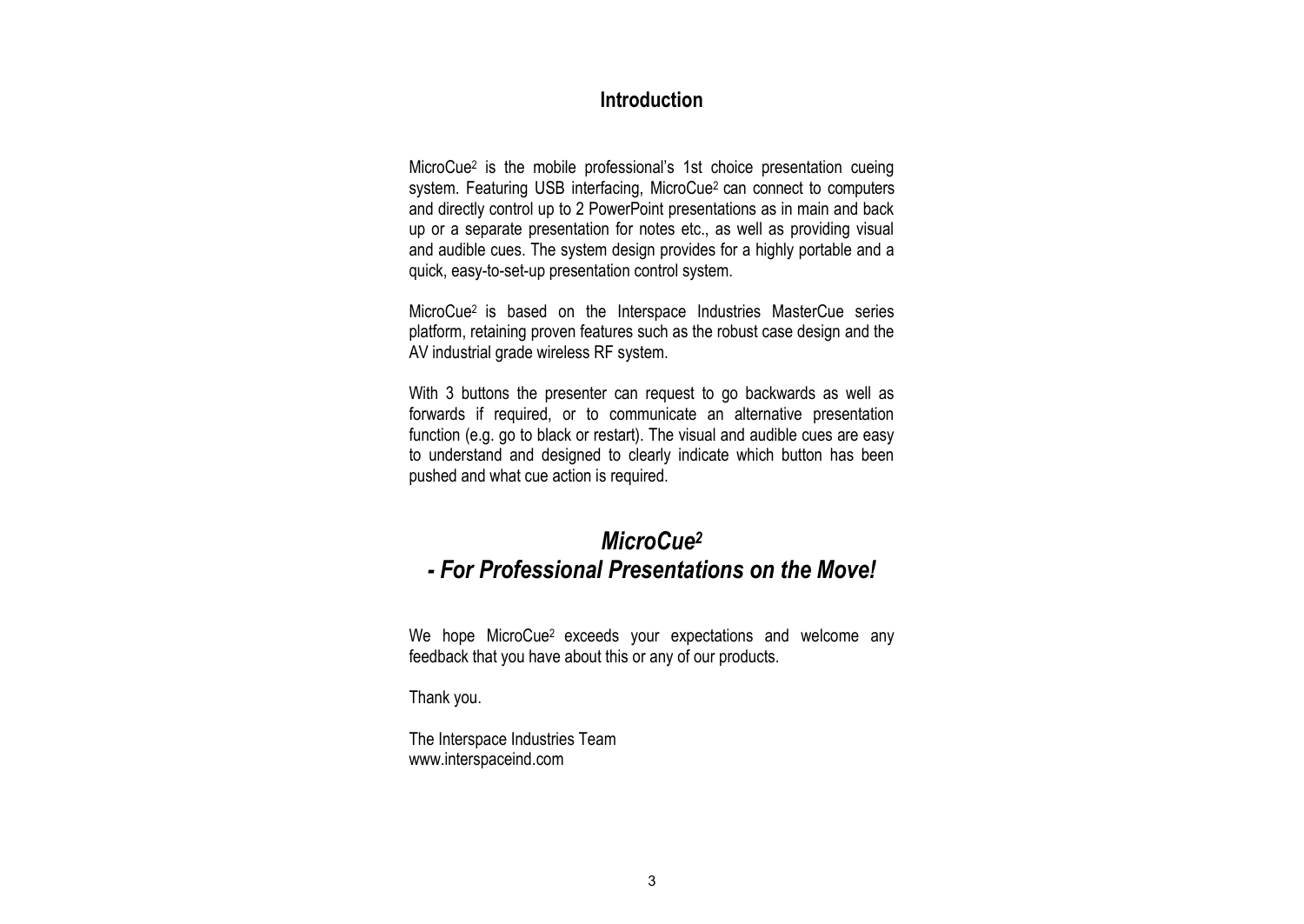#### **Safety Instructions**

All safety and operating instructions should be read before this product is operated and should be retained for further reference. Please adhere to all the warnings on this product and in these operating instructions. Please follow these instructions carefully.

**Power.** Only use the power source indicated on the device. Devices equipped with a grounded plug should only be used with a grounded type outlet. In no way should this grounding be disconnected, modified or suppressed.

**Power Supply Lead.** To unplug the device always pull by the plug itself, not the power supply lead. The power source outlet should always be near the MicroCue main unit and easily accessible. Ensure the power supply lead cannot be walked on or damaged by items placed on or against it. **Do not use if the power supply lead is damaged.** Using the device with a damaged power supply lead may expose you to electric shock or other hazards. Check the condition of the power supply lead regularly. Contact your dealer or service centre immediately for a replacement if damaged.

#### **Keep Away From Harmful Substances**

To prevent the risk of electric shock and fire, do not expose this device to rain, humidity or intense heat sources (such as radiators or direct sunlight). Avoid using this equipment in environments where there is excessive heat, dust, moisture, chemicals, vibration or mechanical shocks.

**Slots and Openings.** These are designed into the device for ventilation and to avoid overheating. Always ensure these openings remain clear. **Do not attempt to insert anything into these openings under any circumstances.** If liquids have been spilled on, or objects have fallen into the product it must be checked by a qualified technician before reusing.

**Connections.** All inputs and outputs (except for power input) are TBTS defined under EN60950.

- $\bullet$ **DO NOT OPEN SYSTEM DUE TO HIGH VOLTAGE.**
- **DO NOT IMMERSE IN WATER.**  $\bullet$

If you have any queries regarding these safety instructions or how to maintain the unit please do not hesitate to contact us on:

#### **+44(0)1462 600101**

**Servicing.** Do not attempt to service this product yourself. Opening or removing covers and screws may expose you to electric shocks or other hazards. Refer all servicing to qualified service personnel.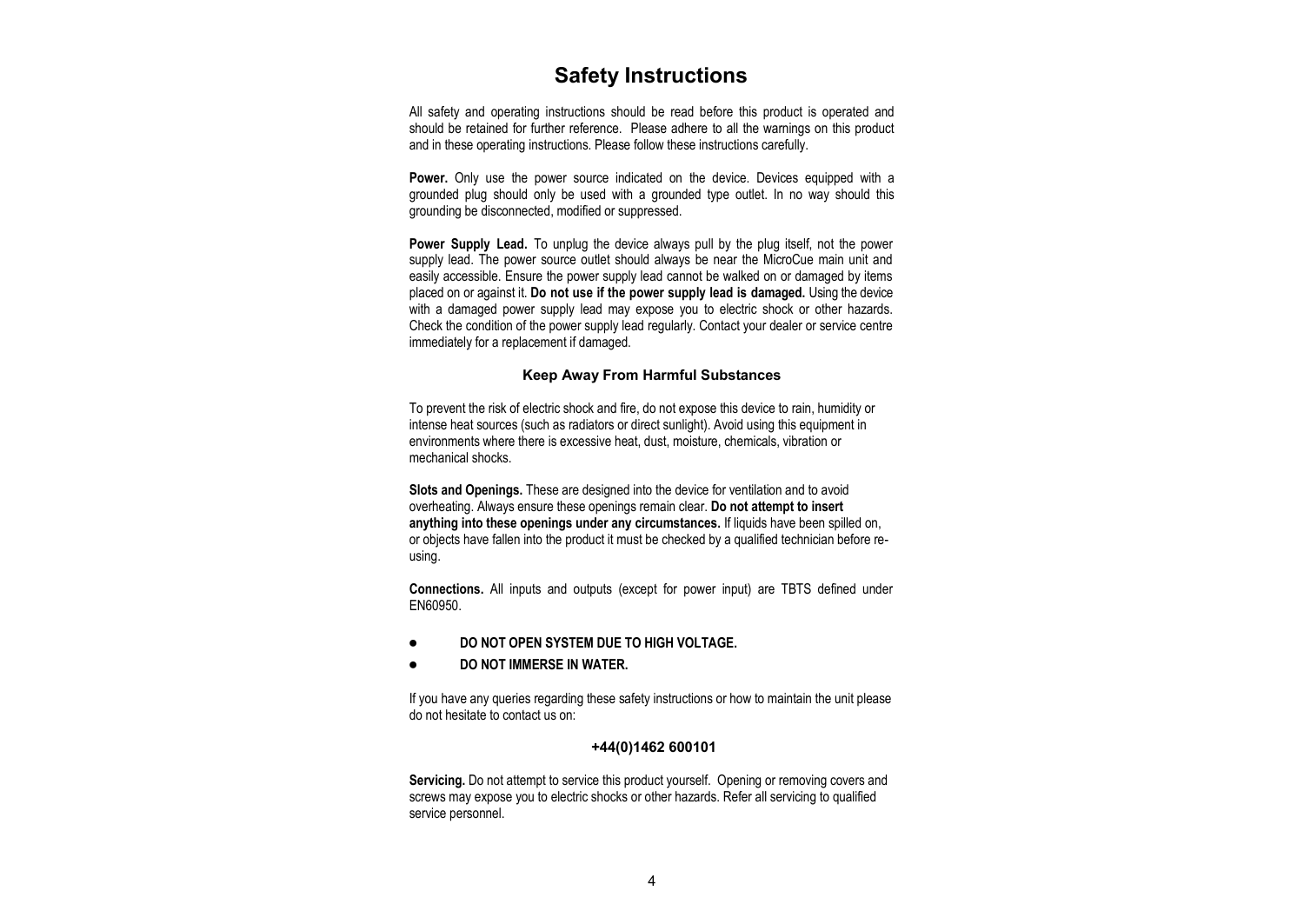# **Diagrams**

*Figure 1 MicroCue Connections Diagram*

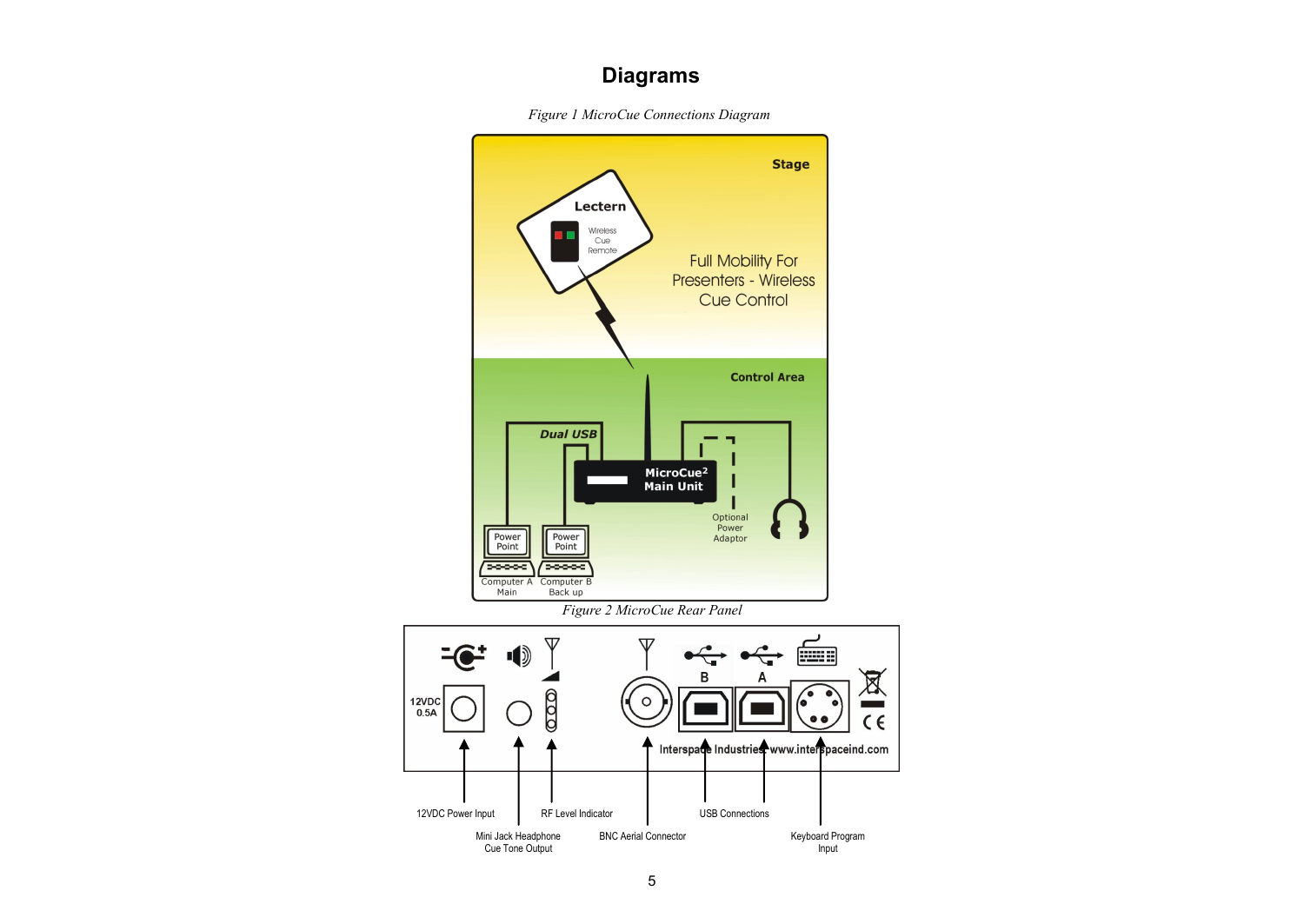### **FCC STATEMENTS**

#### **Interspace Industries**

*MicroCue* Made In UK.

**This device complies with Part 15 of the FCC Rules. Operation is subject to the following two conditions:**

**(1) This device may not cause harmful interference, and (2) this device must accept any interference received, including interference that may cause undesired operation.**

> Interspace Industries Unit 1A, 126 Great North Road Hatfield, Hertfordshire AL9 5JN UK Tel Office: +44 (0) 1462 600101 Out of hours: +44 (0) 7967 385 046

**Warning !** Any modification or changes made to this device, unless explicitly approved by Company name, will invalidate the authorisation of this device. Operation of an unauthorised device is prohibited under Section 302 of the Communications Act of 1934, as amended, and Subpart I of Part 2 of Chapter 47 of the Code of Federal Regulations.

NOTE: This equipment has been tested and found to comply with the limits for a Class B digital device, pursuant to Part 15 of the FCC Rules. These limits are designed to provide reasonable protection against harmful interference in a residential installation. This equipment generates, uses and can radiate radio frequency energy and, if not installed and used in accordance with the instructions, may cause harmful interference to radio communications. However, there is no guarantee that interference will not occur in a particular installation. If this equipment does cause harmful interference to radio or television reception, which can be determined by turning the equipment off and on, the user is encouraged to try to correct the interference by one or more of the following measures:

-- Reorient or relocate the receiving antenna.

-- Increase the separation between the equipment and receiver.

-- Connect the equipment into an outlet on a circuit different from that to which the receiver is connected.

-- Consult the dealer or an experienced radio/TV technician for help.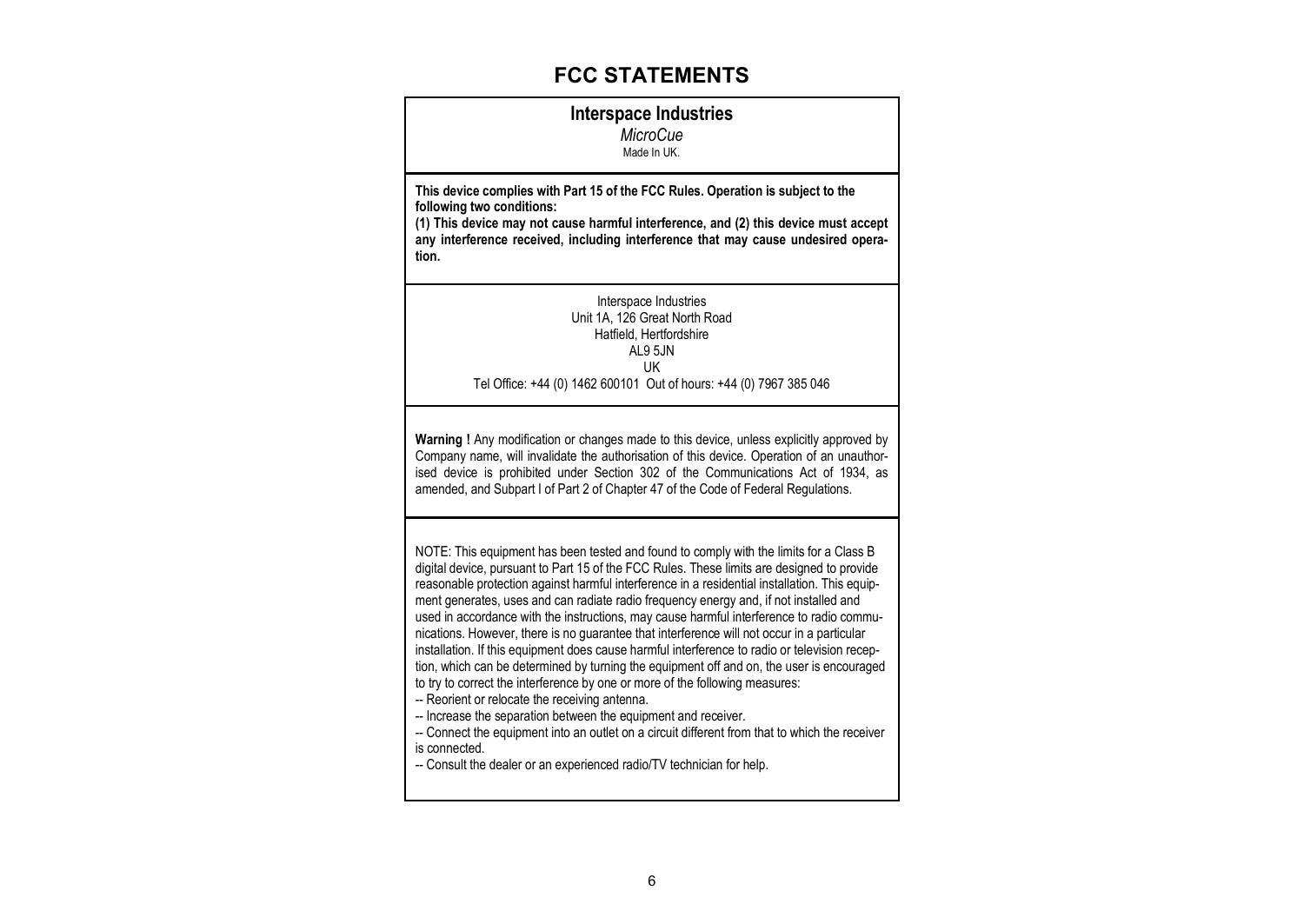### **FCC COMPLIANCE INFORMATION STATEMENT DECLARATION OF CONFORMITY**

| Manufacturer:                    | Interspace Industries                                                                                      |
|----------------------------------|------------------------------------------------------------------------------------------------------------|
| Responsible Party in<br>the USA: | Interspace Industries<br>4650 South Butterfield Drive<br>Tucson, AZ 85714, USA<br>Tel Office: 520 689 4237 |
| Product:                         | MicroCue                                                                                                   |
| Authorisation Proce-<br>dure:    | Declaration of Conformity                                                                                  |

This device complies with Part 15 of the FCC Rules. Operation is subject to the following two conditions: (1) this device may not cause harmful interference, and (2) this device must accept any interference received, including interference that may cause undesired operation.

We, Interspace Industries, have determined that the above named equipment has been shown to comply with the applicable technical standards. Furthermore, we warrant that each unit of equipment marketed is identical to the unit tested and found acceptable with the standards. The records maintained continue to reflect the equipment being produced within the variation that can be expected due to quantity production and testing on a statistical basis.

Dane. J. Hyss.

David J Humphrys, Managing Director Interspace Industries Unit 1A, 126 Great North Road **Hatfield** Hertfordshire, AL9 5JN UK

2nd March 2006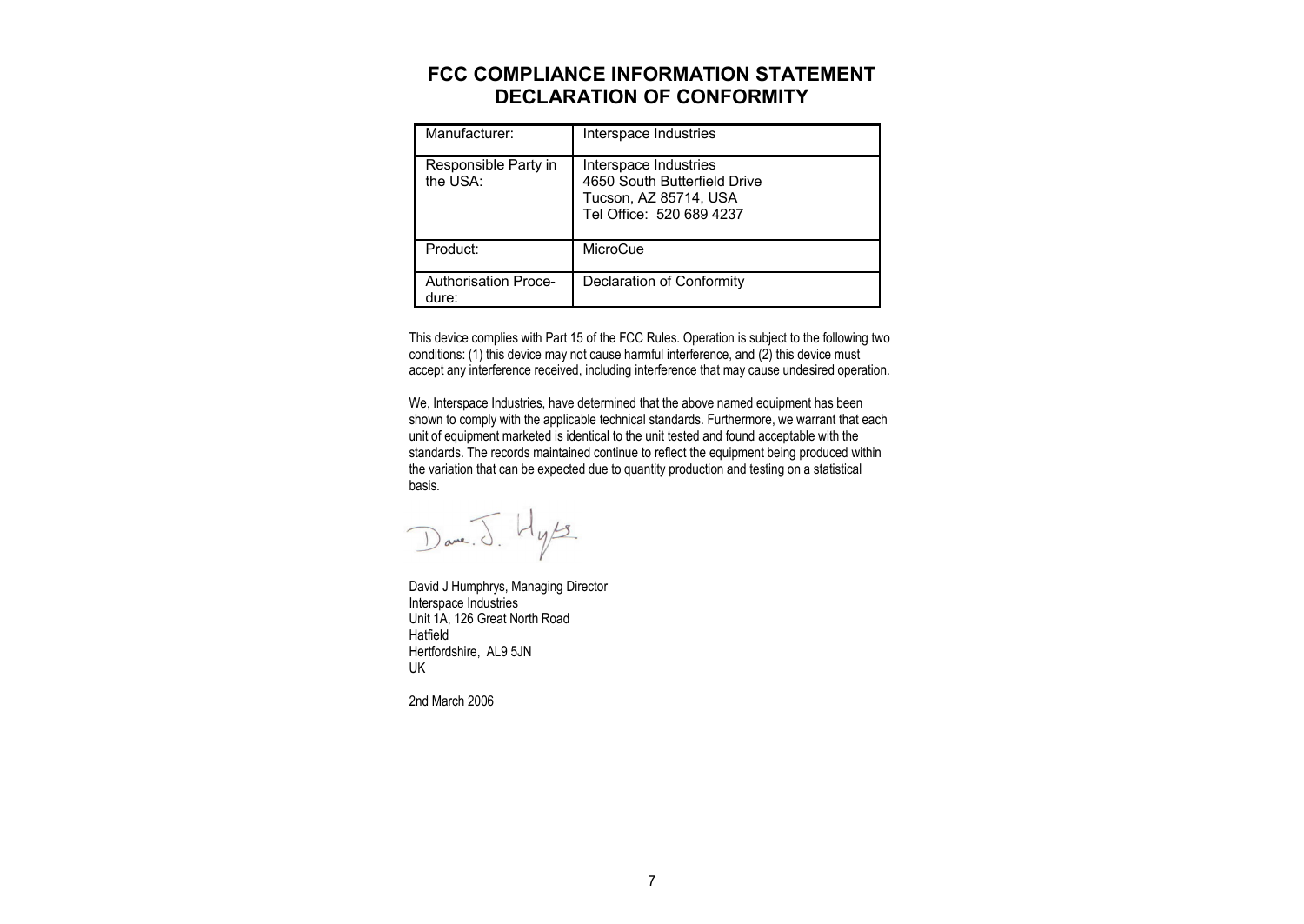# **EC DECLARATION OF CONFORMITY TO R&TTE DIRECTIVE 1995/5/EC**

| Manufacturer:             | Hive Industries Ltd                                                     |
|---------------------------|-------------------------------------------------------------------------|
| Product:                  | MicroCue                                                                |
| Conformity<br>Assessment: | Annex III; Internal production control plus specific<br>apparatus tests |

Reference standards used for presumption of conformity:

Article 3.1a EN 60950-1:2001, A11 Article 3.1b EN 301 489-3 v1.4.1. Article 3.2 EN 300 220-3 v1.1.1.

#### **Declaration**

We, Interspace Industries, declare under our sole responsibility that the essential radio test suites have been carried out and that the above product to which this declaration relates is in conformity with all the applicable essential requirements of EU Directive 1995/5/EC

 $H_{\psi/3}$  $\bigcup \text{ave. } \bigcirc$ 

Interspace Industries

David J Humphrys, Managing Director 2nd March 2006

#### Unit 1A, 126 Great North Road Hatfield Hertfordshire, AL9 5JN UK

**EC DECLARATION OF CONFORMITY TO R&TTE DIRECTIVE 1995/5/EC**

| English | Hereby, Interspace Industries, declares that this "MicroCue" is in compliance<br>with the essential requirements and other relevant provisions of Directive<br>1999/5/EC.                      |
|---------|------------------------------------------------------------------------------------------------------------------------------------------------------------------------------------------------|
| Finnish | Interspace Industries vakuuttaa täten että "MicroCue" tyyppinen laite on direk-<br>tiivin 1999/5/EY oleellisten vaatimusten ja sitä koskevien direktiivin muiden<br>ehtojen mukainen.          |
| Swedish | Härmed intygar Interspace Industries att denna "MicroCue" står I överensstäm-<br>melse med de väsentliga egenskapskrav och övriga relevanta bestämmelser<br>som framgår av direktiv 1999/5/EG. |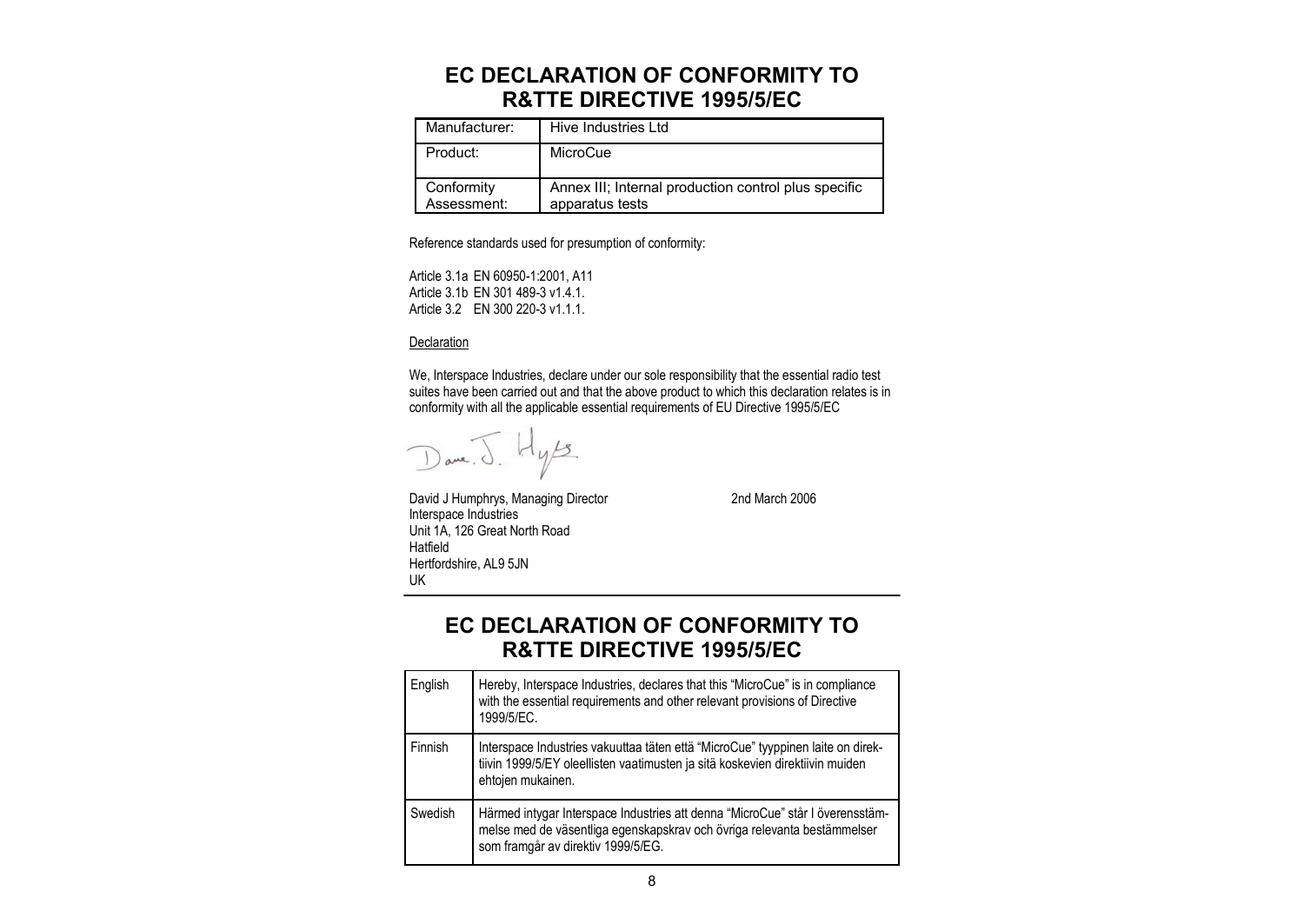| Danish     | Undertegnede Interspace industries erklærer herved, at følgende udstyr<br>"MicroCue" overholder de væsentlige krav og øvrige relevante krav i<br>direktiv 1999/5/EF                                                                  |
|------------|--------------------------------------------------------------------------------------------------------------------------------------------------------------------------------------------------------------------------------------|
| Dutch      | Hierbij verklaart Interspace industries dat het toestel "MicroCue" in over-<br>eenstemming is met de essentiële eisen en de andere relevante bepal-<br>ingen van richtlijn 1999/5/EG                                                 |
|            | Bij deze verklaart Interspace industries dat deze "MicroCue" voldoet aan<br>de essentiële eisen en aan de overige relevante bepalingen van Richtlijn<br>1999/5/EC.                                                                   |
| French     | Par la présente Interspace Industries déclare que l'appareil "MicroCue" est<br>conforme aux exigences essentielles et aux autres dispositions<br>pertinentes de la directive 1999/5/CE                                               |
|            | Par la présente, Interspace Industries déclare que ce "MicroCue" est<br>conforme aux exigences essentielles et aux autres dispositions de la<br>directive 1999/5/CE qui lui sont applicables                                         |
| German     | Hiermit erklärt Interspace Industries, dass sich dieser/diese/dieses<br>"MicroCue" in Übereinstimmung mit den grundlegenden Anforderungen<br>und den anderen relevanten Vorschriften der Richtlinie 1999/5/EG befin-<br>det". (BMWi) |
|            | Hiermit erklärt Interspace Industries die Übereinstimmung des Gerätes<br>"MicroCue" mit den grundlegenden Anforderungen und den anderen<br>relevanten Festlegungen der Richtlinie 1999/5/EG. (Wien)                                  |
| Greek      | ΜΕ ΤΗΝ ΠΑΡΟΥΣΑ Interspace Industries ΔΗΛΩΝΕΙ ΟΤΙ "MicroCue"<br>ΣΥΜΜΟΡΦΩΝΕΤΑΙ ΠΡΟΣ ΤΙΣ ΟΥΣΙΩΔΕΙΣ ΑΠΑΙΤΗΣΕΙΣ ΚΑΙ ΤΙΣ ΛΟΙΠΕΣ<br>ΣΧΕΤΙΚΕΣ ΔΙΑΤΑΞΕΙΣ ΤΗΣ ΟΔΗΓΙΑΣ 1999/5/ΕΚ                                                                |
| Italian    | Con la presente Interspace Industries dichiara che questo "MicroCue" è<br>conforme ai requisiti essenziali ed alle altre disposizioni pertinenti stabilite<br>dalla direttiva 1999/5/CE.                                             |
| Spanish    | Por medio de la presente Interspace Industries declara que el "MicroCue"<br>cumple con los requisitos esenciales y cualesquiera otras disposiciones<br>aplicables o exigibles de la Directiva 1999/5/CE                              |
| Portuguese | Interspace Industries declara que este "MicroCue" está conforme com os<br>requisitos essenciais e outras disposições da Directiva 1999/5/CE.                                                                                         |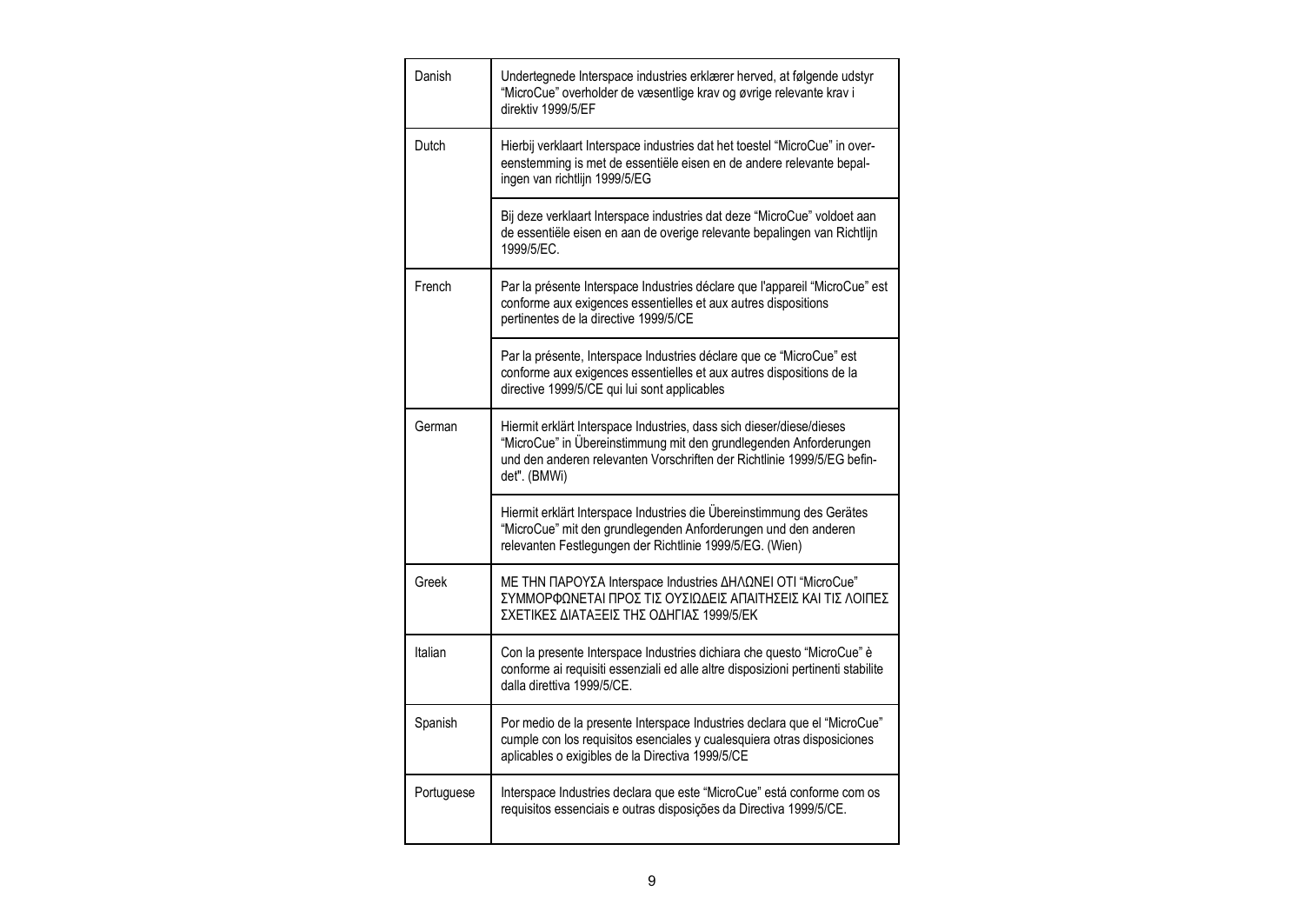#### **Environmental**

**WEEE and RoHS Compliance.** MicroCue**<sup>2</sup>** and it's associated accessories have been manufactured and sold in accordance with the requirements of the EC WEEE and RoHS directives. Please return all end-of-life items to your supplier, or Interspace Industries directly, for appropriate disposal.

Packaging Materials:

Cardboard box: Grade 150 K/T 'B' (Single Walled Corrugated - Brown Kraft) Protective Foam: Grade HLB 22 Grey Foam (High Load Bearing)

## **Electrical**

**CE Mark.** MicroCue and it's associated accessories have been designed, manufactured and certified to comply with all requirements of the European CE standard.

# **Operating Instructions**

**Unpacking and Connections.** Unpack the main unit and place on a flat surface within easy access for the Operator (see figure 1). Connect the aerial to the BNC connector on the rear of the main unit (see figure 2) and position so the aerial is vertical.

**Power and Start up.** MicroCue**<sup>2</sup>** can be powered using either the USB connection to a computer *or* an optional 12VDC power pack (part number: PSU). After connecting either power source to the main unit the system will do a short test, during which the display on the main unit will flash green once, then red once The presenter control selector button will remain on to show that the system is working correctly and both USB ports are enabled if computers are connected.

**RF Signal Strength.** A Green LED RF level indicator on the rear of the main unit (see figure 2) displays the RF signal strength of the handset when any cue button is pressed. If any of the RF level indicator LEDs remain on between cues from the handset then this is back-ground RF signal interference which could reduce the performance of MicroCue**<sup>2</sup>** . Try repositioning the main unit away from electrical/ electronic equipment to reduce this as much as possible.

**Basic Operation.** Check the system by momentarily pressing any of the handset buttons to give a cue. The display on the main unit will strobe green if the 'NEXT' (green) button is pressed and red if the 'BACK' (red) button is pressed. Pressing the BLACK button will cause the display to go fixed red to show it is in a Black, paused state. Pushing any button will cause it to come out of Black/Paused mode only.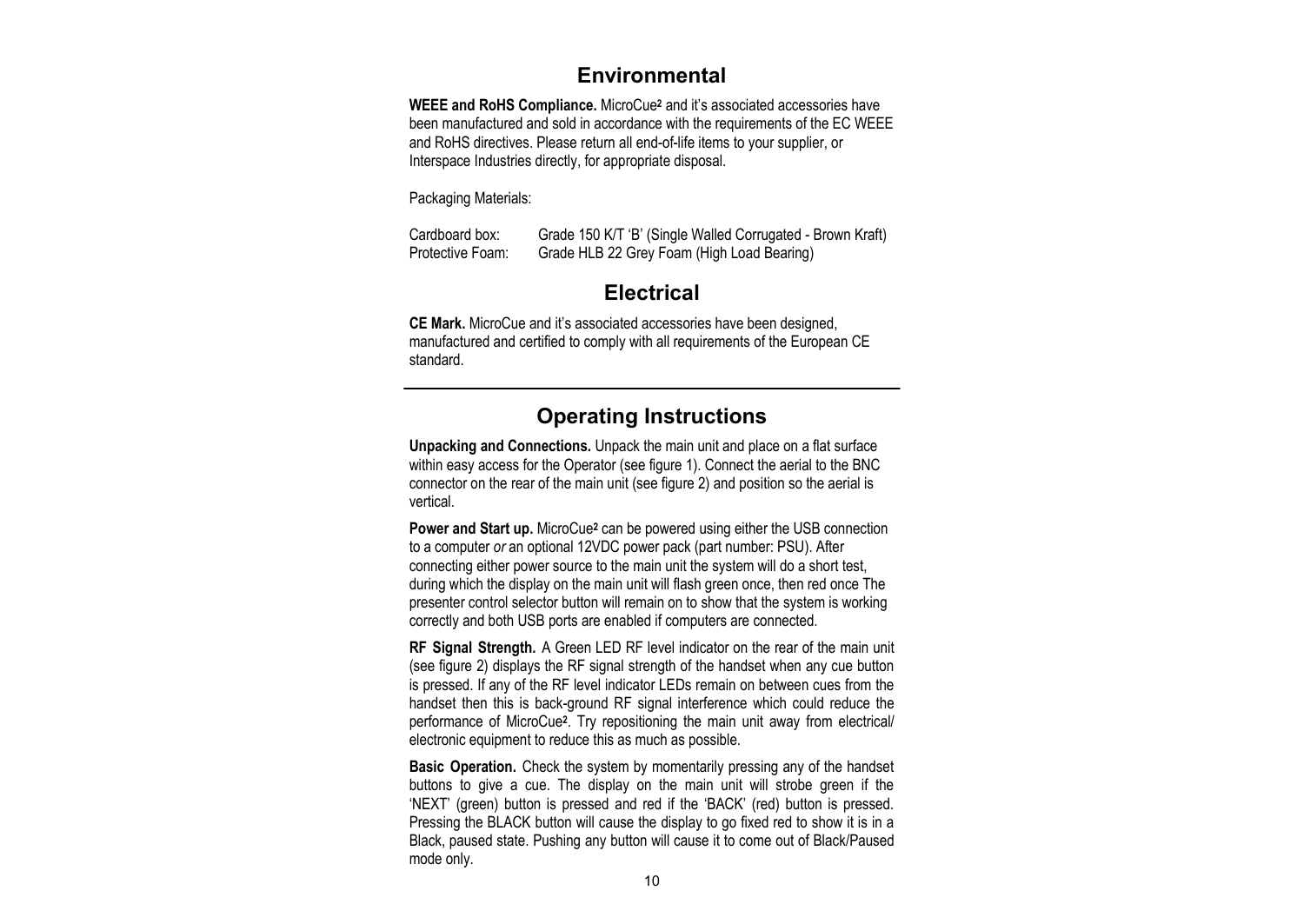If the system does not give cue signals when any of the handset buttons are pressed, check the RF level indicator on the rear of the MicroCue main unit (see figure 2). If this shows a signal is being received, this confirms the handset code needs to be 'learned' by MicroCue**<sup>2</sup>** (see 'Learning Handsets' Section).

**Handset Timeout.** To ensure maximum battery life and to comply with international Radio Frequency regulations, the handset will only transmit for a maximum of 5 seconds if any button is pressed and held down.

**Headphone Connection.** Plug a set of stereo headphones into the cue tone output socket on the rear of the main unit (see figure 2). Whilst pressing any cue button on the handset repeatedly at 1 second intervals, adjust the volume of the cue tones for a comfortable level, using a small flat screwdriver through the aperture underneath the main unit.

The cue tone audio output mini jack socket connections are as follows (mono out on stereo head phones):

#### Tip: Signal out Ring: Ground Sleeve: No-connection

**Presenter Control Selector Mode.** MicroCue**<sup>2</sup>** will start up in the default dual Control mode (A and B illuminated). In this mode and with MicroCue**<sup>2</sup>** connected to the computer via the USB port (see figure 2), the presenter can control their PowerPoint presentations on 2 computers directly from the handset. Pressing the front panel button will change to Operator Control mode (button not illuminated) and MicroCue will only signal cues via the visual display on the main unit and the cue tone audio output. Selecting the button again will enable USB "A," another press of the button will cycle to USB "B". A further push will enable both USB connectors together as at start up

#### **NOTE:** *It is recommended that you always fully test Presenter Control mode with the computer thoroughly during rehearsals!*

**'Learning' the Handset.** MicroCue**<sup>2</sup>** uses coded transmission data to identify each handset. This ensures that only those handsets programmed to each MicroCue**<sup>2</sup>** will be able to send cue signals, making it impossible for the system to receive false cue commands. Up to 16 handsets can be programmed to each MicroCue**<sup>2</sup>** main unit if required.

To learn the handset coding, momentarily press the 'Learn' button on the underside of the MicroCue**<sup>2</sup>** main unit using a suitable tool (e.g. a ball point pen or similar). The LED will illuminate to confirm the system is ready to learn a new handset. Press any button on the handset to send a cue signal to MicroCue**<sup>2</sup>** . The LED will extinguish and the visual display on the front panel will confirm the cue has been received.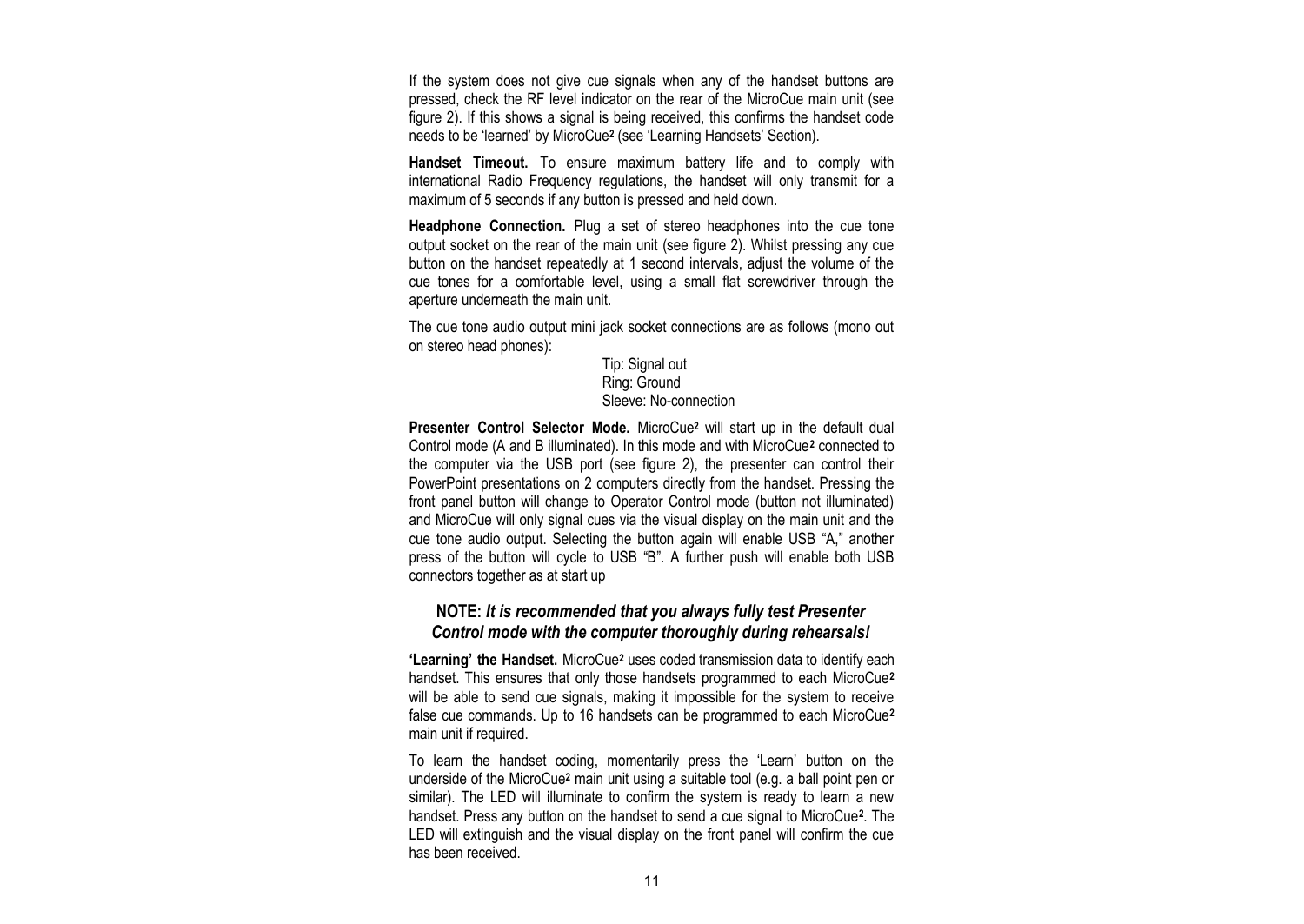**Handset Code Erase.** To erase all handset learn codes, press and hold the 'Learn' button on the underside of the MicroCue**<sup>2</sup>** main unit using a suitable tool (e.g. a ball point pen or similar). Remain holding the 'Learn' button until the LED extinguishes. NOTE: This may take up to 20 Seconds. All handset codes will then be erased and MicroCue**<sup>2</sup>** will be unable to receive any cue commands at all.

**System Reset.** MicroCue**<sup>2</sup>** can be reset to all factory default settings - including any handset special cue commands. Whilst pressing the Presenter Control button on the front panel, momentarily press the 'Learn' button on the underside of the main unit using a suitable tool (e.g. a ballpoint pen or similar). The visual display on the front panel will turn green to confirm the reset and when the Presenter Control button is released the system will go though the normal start up routine.

#### **NOTE: System reset does NOT erase the handset 'learn' coding.**

**Handset Battery.** If no cue signals are received from the handset and the cue LED on the handset does not illuminate when any cue button is pressed, the battery will need to be replaced. Replace with 9V alkaline type MN1604 (6LR61.9V) only. To maximise battery life it is recommended that the battery be removed from the handset during any unsupervised shipping and if being stored un-used for long periods.

#### **Programming Special Cues**

The handset buttons are default programmed to simulate the keyboard commands  $\rightarrow$  for NEXT,  $\leftarrow$  for BACK and the letter "b" for Black. These buttons can also be reprogrammed to send different keyboard commands to the computer running PowerPoint presentations if required. Some common alternative keyboard commands include:

- Keying the letter 'w' takes the screen to white  $\bullet$
- Keying the letter 'b' takes the screen to black (default black button command)  $\bullet$
- Keying any number then  $\leftarrow$  skips to that number slide in the presentation  $\bullet$
- Keying '1' then  $\leftarrow$  resets the presentation to the 1st slide
- Keying the letters 'z', 'x', 'c' or 'v' have no effect during a PowerPoint presentation and programming any of these to a handset button will effectively disable that button on the handset if required.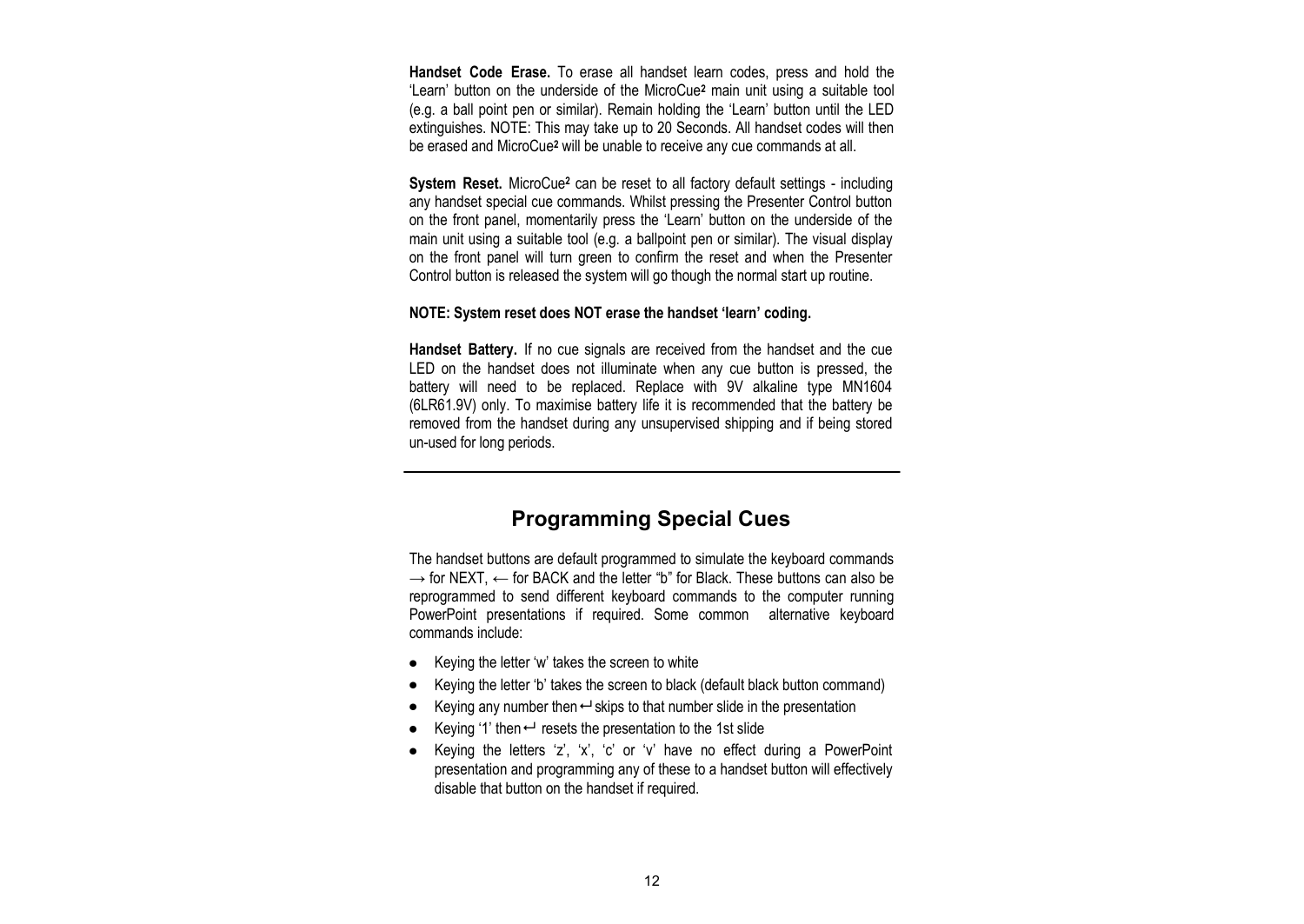To reprogram MicroCue**<sup>2</sup>** , firstly ensure it is plugged into a computer using the USB cable supplied. Plug a computer keyboard with a PS2 connection into the PS2 socket on the rear panel of MicroCue**<sup>2</sup>** (see figure 2). Check the keyboard can control the computer by using keys as normal. Note that only the standard alpha-numeric keys will operate. The CTRL and FN keys will not operate whilst connected to MicroCue**<sup>2</sup>** in this way.

It can be helpful to have PowerPoint running on the computer during programming although this is not essential.

Press and hold the Presenter Control button on the front panel of MicroCue. After about 6 seconds the visual display will cycle through the three handset button programming points:

- Green only on the right of the visual display (NEXT button command point)
- Red only on the left of the visual display (BACK button command point)  $\bullet$
- Amber (BLACK button command point)  $\bullet$

Releasing the Presenter Control button at any of these points will leave the system ready to receive a new command for that particular button on the handset.

Once the system is ready to receive a new command for the button you wish to reprogram, press the key/s on the keyboard to simulate the command you require (e.g. press the letter 'w' to make the screen go to white), then press the Presenter Control button once more momentarily to store the new command.

Repeat this procedure to program each of the three handset buttons as required.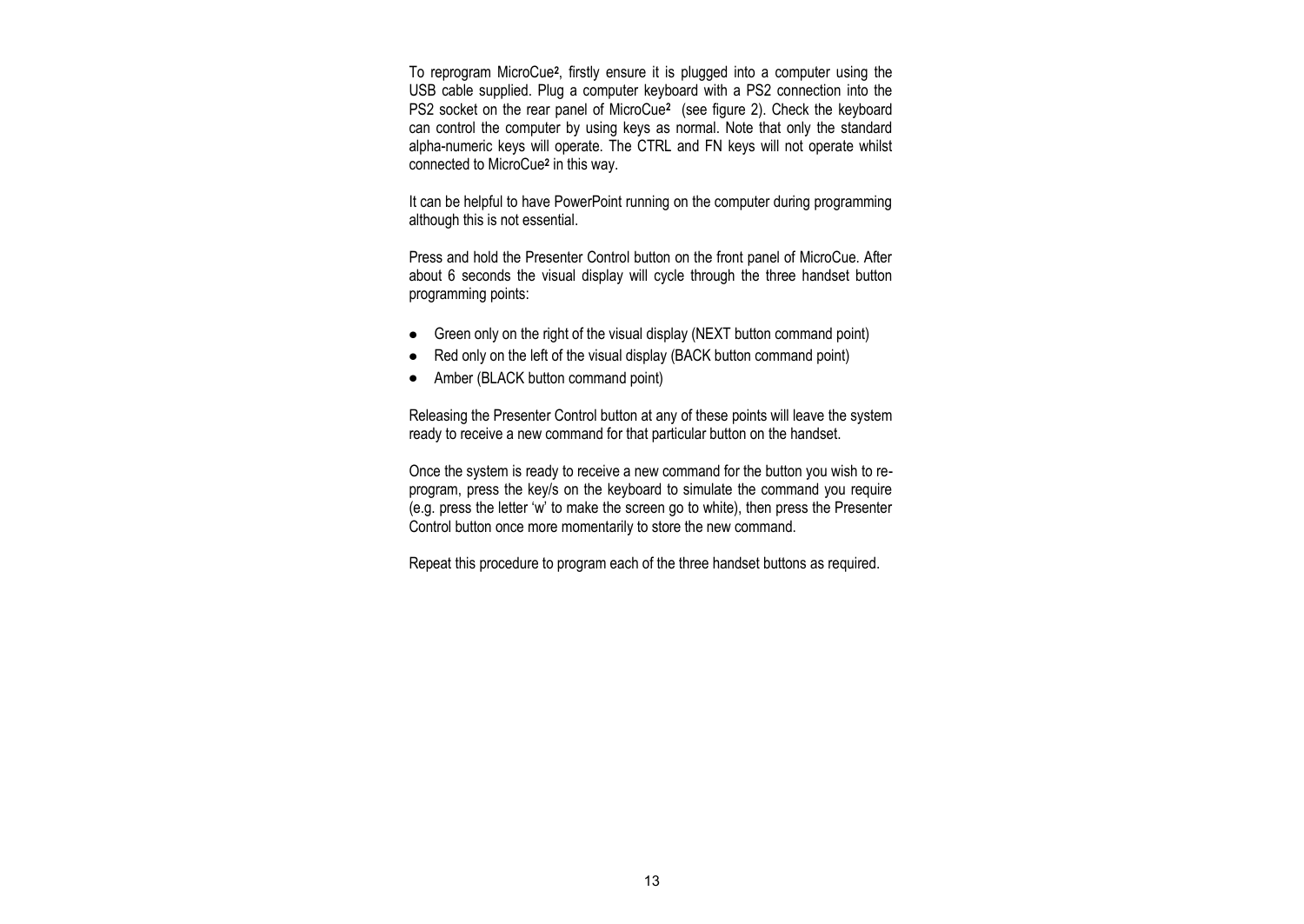# **Special Requirements**

**Wireless Performance.** The wireless RF system is designed to operate reliably in a typical enclosed AV venue environment at up to 75M. This can be reduced due to high levels of ambient RF interference so to ensure optimum performance please observe the following guidelines:

- Ensure the MicroCue**<sup>2</sup>** aerial is vertically orientated.
- Position the MicroCue**<sup>2</sup>** aerial within line-of-sight of the handsets, without large metallic objects in between as much as possible. The aerial can also be placed remote from the main unit using a 50 ohm BNC-BNC coaxial extension cable if required (max cable length: 4m).
- Avoid electrical/electronic interference by positioning the MicroCue**<sup>2</sup>** main unit away from equipment as much as possible.

**PC Computer USB Interface.** Suitable only for PC systems running a WINDOWS XP or later operating system. To ensure optimum performance, we can only recommend using the USB A-B type cable supplied.

**Mac Computer USB Interface.** When connecting to a Mac computer USB input, when the Mac keyboard assistant requests keyboard confirmation, simply 'cancel' this request and MicroCue will operate normally.

## **Radio Frequency System**

MicroCue uses a proven RF system for all wireless applications.

| Operating frequency:    | 434.075MHz (UK, Europe & USA) |
|-------------------------|-------------------------------|
| Transmission method:    | FM (Pure FSK)                 |
| Maximum transmit power: | 10mW (EU) 11mV/m @3m (USA)    |

This frequency is open and licence exempt for UK, Europe and USA. Other countries should consult their respective authorities.

The system used is a coded transmission where the receivers are programmed to the transmitters which each have individual and unique codes. Nominal range of the transmitters is 300M open field or typically 75M in an enclosed venue.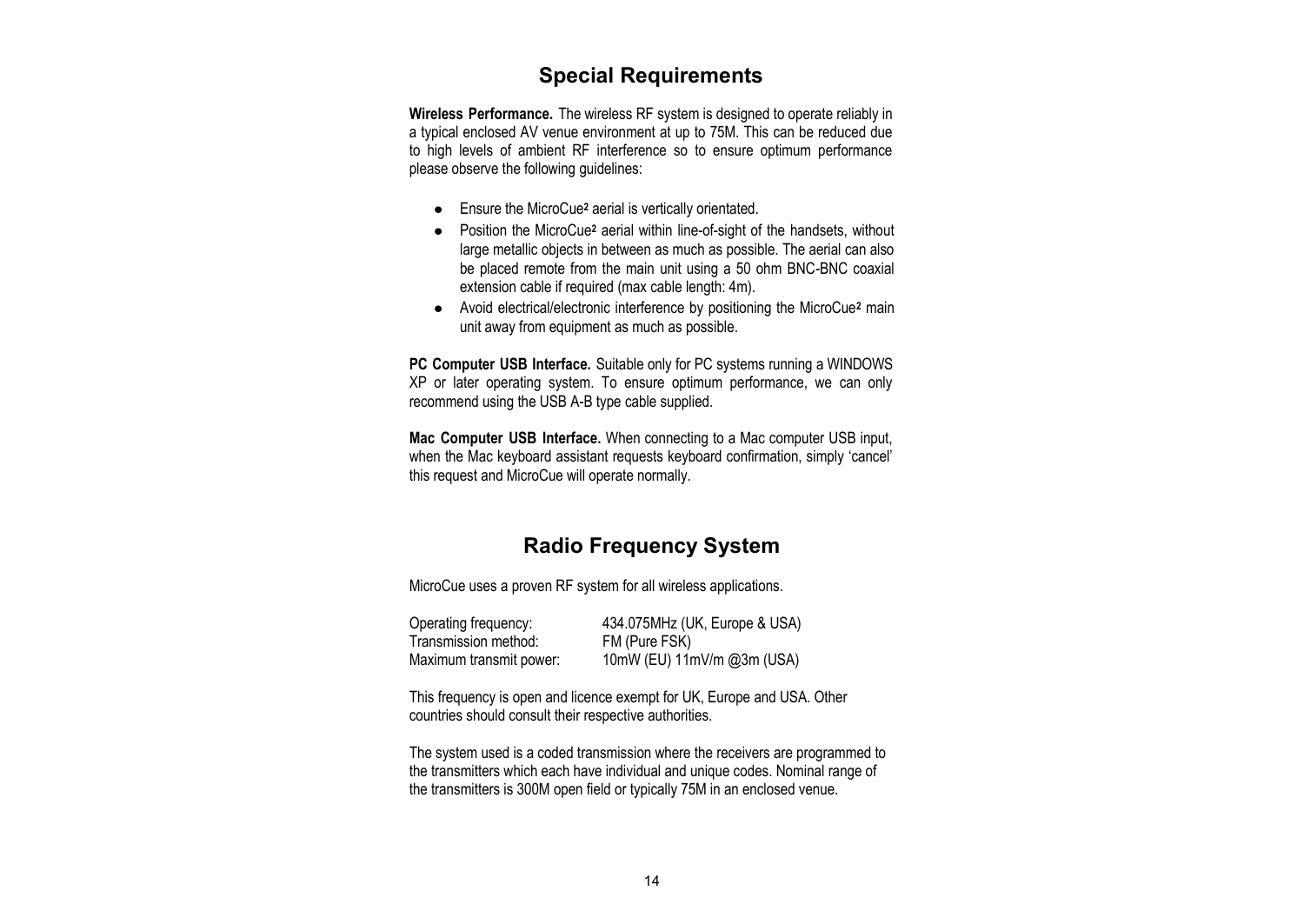# **Equipment Supplied**

- 1 x MicroCue**<sup>2</sup>** main unit
- 1 x BNC adjustable angle aerial
- $\bullet$  1 x 3-button handset
- 2 x USB A-B cable

# **Optional Accessories**

- 12V DC Power Supply (part no. PSU)
- Single button handset (part no. I2TX-1)
- Dual button handset (part no. I2TX-2)

## **For Technical Support or Sales Enquiries:**

Interspace Industries Head Office: **+44 (0) 1462 600101**

Emergency Technical Support Hot Line: **+44 (0) 7976 385 046**

Website:

## **www.interspaceind.com**